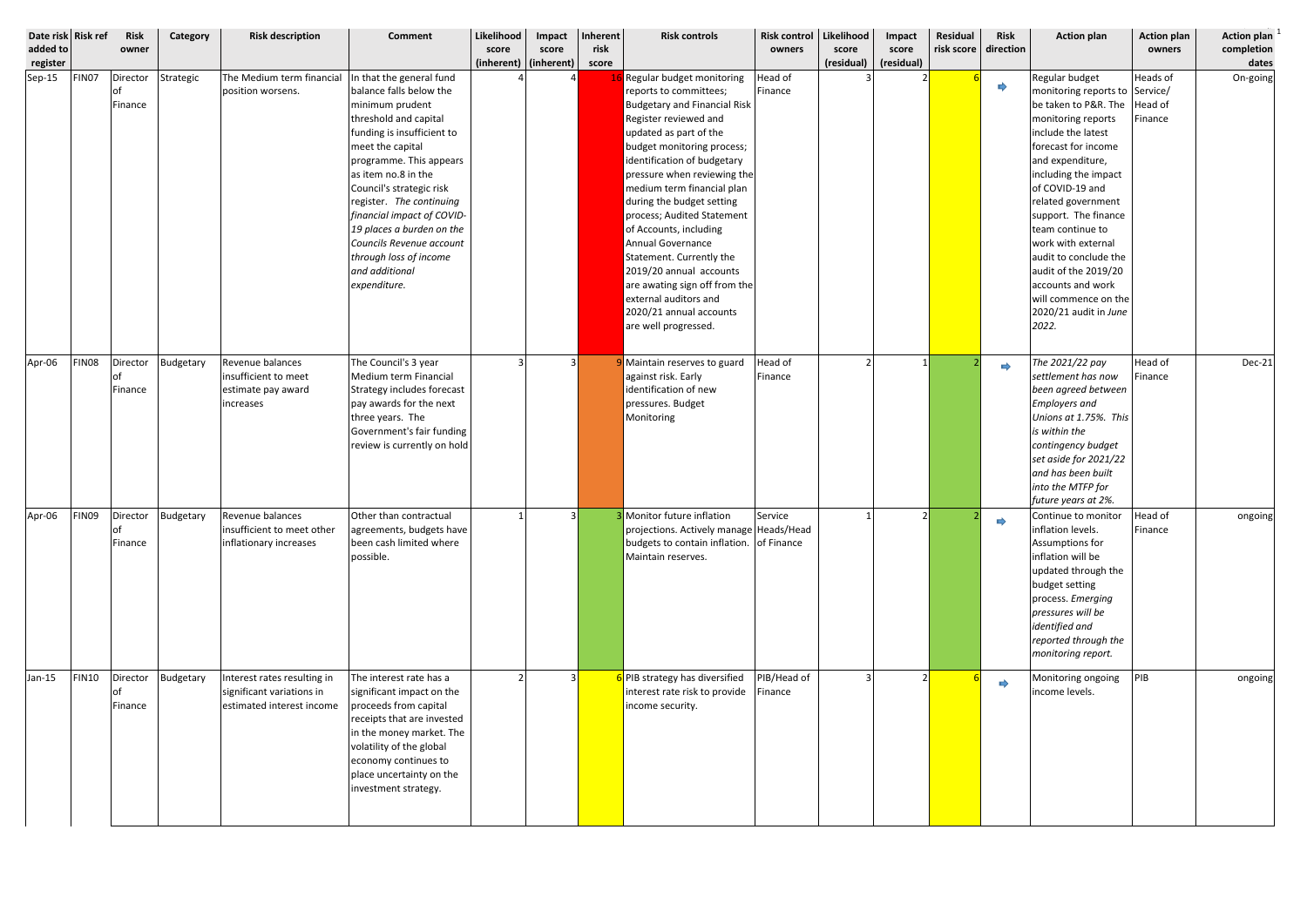| Date risk Risk ref<br>added to<br>register |              | Risk<br>owner             | Category  | <b>Risk description</b>                                                                    | <b>Comment</b>                                                                                                                                                                                                                                                                                                                                                                                                          | Likelihood<br>score | Impact<br>score<br>$(inherent)$ (inherent) | Inherent<br>risk<br>score | <b>Risk controls</b>                                                                                                                                           | <b>Risk control</b><br>owners       | Likelihood<br>score<br>(residual) | Impact<br>score<br>(residual) | Residual<br>risk score | <b>Risk</b><br>direction | <b>Action plan</b>                                                                                                                                                                                                                               | <b>Action plan</b><br>owners | <b>Action plan</b><br>completion<br>dates |
|--------------------------------------------|--------------|---------------------------|-----------|--------------------------------------------------------------------------------------------|-------------------------------------------------------------------------------------------------------------------------------------------------------------------------------------------------------------------------------------------------------------------------------------------------------------------------------------------------------------------------------------------------------------------------|---------------------|--------------------------------------------|---------------------------|----------------------------------------------------------------------------------------------------------------------------------------------------------------|-------------------------------------|-----------------------------------|-------------------------------|------------------------|--------------------------|--------------------------------------------------------------------------------------------------------------------------------------------------------------------------------------------------------------------------------------------------|------------------------------|-------------------------------------------|
| Apr-06                                     | <b>FIN11</b> | Director<br>of<br>Finance | Budgetary | Inaccurate estimates of fees   Key income streams<br>and charges income                    | reported monthly to<br>Corporate Management<br>Team and shown in the<br>latest Budget Monitoring<br>reports. Due to COVID-19<br>losses of income on<br>parking and Leisure<br>Management fee have<br>been incurred.                                                                                                                                                                                                     |                     |                                            |                           | Budget levels realistically set Service<br>and closely scrutinised                                                                                             | Heads/Head<br>of Finance            |                                   |                               |                        | $\Rightarrow$            | Fees and Charges are Service<br>monitored as part of<br>budget monitoring.<br>Govt will continue to<br>provide the income<br>guarantee scheme for<br>loss of income on fees<br>& charges due to<br>COVID-19 for the first<br>quarter of 2021/22. | Heads                        | ongoing                                   |
| Apr-06                                     | <b>FIN12</b> | Director<br>of<br>Finance | Budgetary | Revenue balances<br>insufficient to meet loss of<br>partial exemption for VAT              | If the council's<br>expenditure on functions<br>for which it receives<br>income that is exempt for<br>VAT purposes exceeds 5%<br>of its total vatable<br>expenditure, then the<br>Council may lose its ability<br>to recover VAT on all of its<br>exempt inputs. This is<br>mitigated by close<br>monitoring of exempt<br>supplies and prudent VAT<br>planning. The Council<br>elects to tax on<br>development schemes. |                     |                                            |                           | 8 VAT Planning and opt to tax<br>on schemes. VAT advisers<br>employed.                                                                                         | Head of<br>Finance                  |                                   |                               |                        | $\Rightarrow$            | <b>Partial Exemption</b><br>Review<br>commissioned.<br>Continue to opt to<br>tax.                                                                                                                                                                | Head of<br>Finance           | ongoing                                   |
| $Dec-13$                                   | FIN13        | Director<br>of<br>Finance | Budgetary | The estimated cost<br>reductions and additional<br>income gains are not<br>achieved        | Savings identified and<br>included in the budget will<br>be monitored as part of<br>the budget monitoring<br>process. See fees and<br>charges above. MTFS<br>agreed for next 3 years.                                                                                                                                                                                                                                   |                     |                                            |                           | 6 Service Heads to take<br>responsibility for achieving<br>savings. Budget monitoring<br>to highlight any issues to<br>allow corrective action to be<br>taken. | Service<br>Heads/Head<br>of Finance |                                   |                               |                        | $\Rightarrow$            | Budget process to<br>clearly identify<br>savings to be achieved<br>and ensure clarity<br>over responsibility<br>over delivery. Savings<br>to be challenged.                                                                                      | Head of<br>Finance           | ongoing                                   |
| Apr-06                                     | <b>FIN14</b> | Director<br>of<br>Finance | Budgetary | The Council is faced with<br>potential litigation and<br>other employment related<br>risks | The Council has no<br>outstanding litigation<br>cases.                                                                                                                                                                                                                                                                                                                                                                  |                     |                                            |                           | 6 Council procedures are<br>adhered to                                                                                                                         | Solicitor to<br>the Council         |                                   |                               |                        | $\Rightarrow$            | Adherence to council<br>procedures to be<br>monitored and<br>procedures<br>maintained.                                                                                                                                                           | Solicitor to<br>the Council  | ongoing                                   |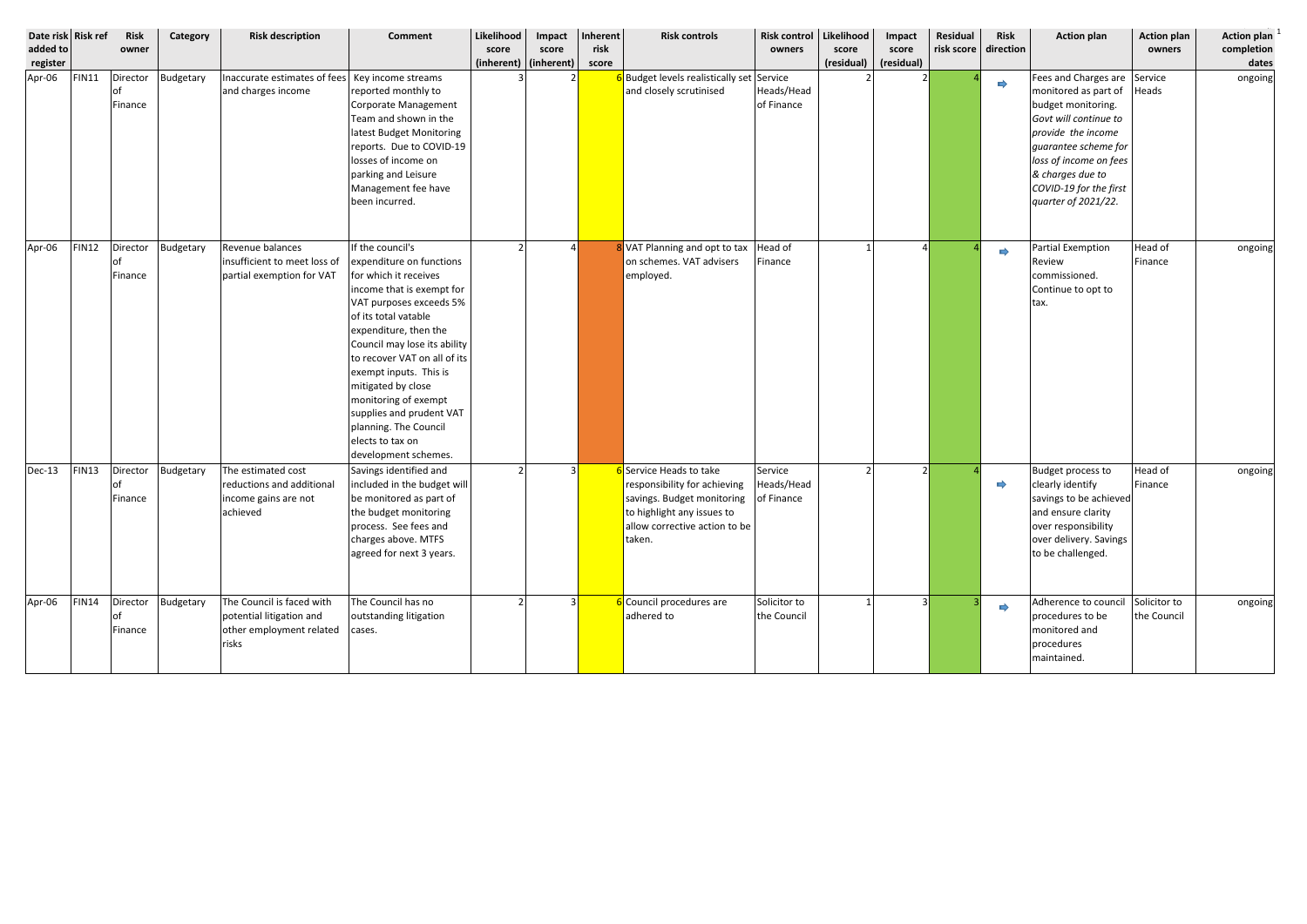| Date risk Risk ref<br>added to<br>register |                   | <b>Risk</b><br>owner            | Category  | <b>Risk description</b>                                                                                                                  | <b>Comment</b>                                                                                                                                                                                                                           | Likelihood<br>score<br>(inherent)   (inherent) | Impact<br>score | Inherent<br>risk<br>score | <b>Risk controls</b>                                                                                                                                                                                                  | <b>Risk control</b><br>owners   | Likelihood<br>score<br>(residual) | Impact<br>score<br>(residual) | Residual<br>risk score direction | <b>Risk</b>   | <b>Action plan</b>                                                                                                                             | <b>Action plan</b><br>owners    | Action plan<br>completion<br>dates |
|--------------------------------------------|-------------------|---------------------------------|-----------|------------------------------------------------------------------------------------------------------------------------------------------|------------------------------------------------------------------------------------------------------------------------------------------------------------------------------------------------------------------------------------------|------------------------------------------------|-----------------|---------------------------|-----------------------------------------------------------------------------------------------------------------------------------------------------------------------------------------------------------------------|---------------------------------|-----------------------------------|-------------------------------|----------------------------------|---------------|------------------------------------------------------------------------------------------------------------------------------------------------|---------------------------------|------------------------------------|
| $Dec-13$                                   | <b>FIN18</b>      | Director<br>0f<br>Finance       | Budgetary | <b>Fluctuations in Business</b><br><b>Rates Retention</b>                                                                                | From April 2020 the<br>system was due to be<br>subject to reset and<br>increase to 75% retention.<br>This has been further<br>postponed to 2023/24.                                                                                      |                                                |                 |                           | Maintain reserves against<br>risk.                                                                                                                                                                                    | Head of<br>Finance              |                                   |                               |                                  | E             | Hertfordshire CFOs<br>have commissioned<br>work from LG Futures<br>to assess the impact.<br>SDCT also looking at<br>impact nationally.         | Director of<br>Finance          | <b>Jul-22</b>                      |
| Mar-16                                     | <b>FIN19</b>      | Head of<br>Property<br>Services | Budgetary | Failure to deliver the South<br>Oxhey Initiative to desired<br>outcomes and objectives<br>resulting in a delay in the<br>capital reciept | This is a key project. This<br>appears as item no.7 in<br>the Council's strategic risk<br>register. Phase 1<br>delivered. Enhanced next<br>phase agreed. Work is<br>scheduled to conclude in<br>2021/22 and remains<br>broadly on track. |                                                |                 |                           | Project management team<br>appointed to advise Council;<br>Project management<br>processes in place and<br>reviewed regularly; Policy<br>and Resources Committee<br>receive regular reports on<br>progress of project | Head of<br>Property<br>Services |                                   | $\mathcal{L}$                 |                                  | $\Rightarrow$ | Continue to manage<br>project                                                                                                                  | Head of<br>Property             | ongoing                            |
| Jul-16                                     | FIN <sub>20</sub> | Director<br>of<br>Finance       | Budgetary | Failure of ICT systems                                                                                                                   | The Council's integrated<br><b>Financial Management</b><br>System (FMS) is held on an<br>ICT platform. If this were<br>to fail then potentially<br>there will be a loss of<br>functionality occurring<br>during any downtime             |                                                |                 |                           | <b>S</b> System migrated to latest<br>version. Payments system<br>updated.                                                                                                                                            | Head of<br>Finance              |                                   |                               |                                  | $\Rightarrow$ | Monitor reliability                                                                                                                            | Head of<br>Finance              | ongoing                            |
| Mar-18                                     | <b>FIN21</b>      | Director<br>оt<br>Finance       | Budgetary | Property Investment                                                                                                                      | The Property Investment<br>Board manage its property<br>portfolio in order to<br>secure additional income<br>to support its general<br>fund.                                                                                             |                                                |                 |                           | Portfolio to be actively<br>managed to maintain<br>income levels. Income to be Services<br>reviewed regularly when<br>MTFP is updated.                                                                                | Head of<br>Property             |                                   |                               |                                  |               | PIB to assume<br>responsibility for<br>ongoing oversight.                                                                                      | Head of<br>Property<br>Services | Continuous                         |
| Sep-18                                     | FIN <sub>23</sub> | Director<br>lof<br>Finance      | Budgetary | Commercial Investment                                                                                                                    | The Council is currently<br>exploring other<br>commercial options to<br>improve self sustainability.<br>Currently there is a<br>commercial income target<br>of £1M pa which is being<br>met.                                             |                                                |                 |                           | Oversight mechanisms to be Head of<br>put in place to ensure<br>oversight by PIB or similar<br>mechanism. Council to<br>determine approach to risk<br>and level of income<br>dependency within budget.                | Finance                         |                                   |                               |                                  | $\Rightarrow$ | Monitor new<br>developments.<br>Investments overseen Services<br>by the cross party<br>Shareholder and<br><b>Commercial Ventures</b><br>Panel. | Head of<br>Property             | Continuous                         |